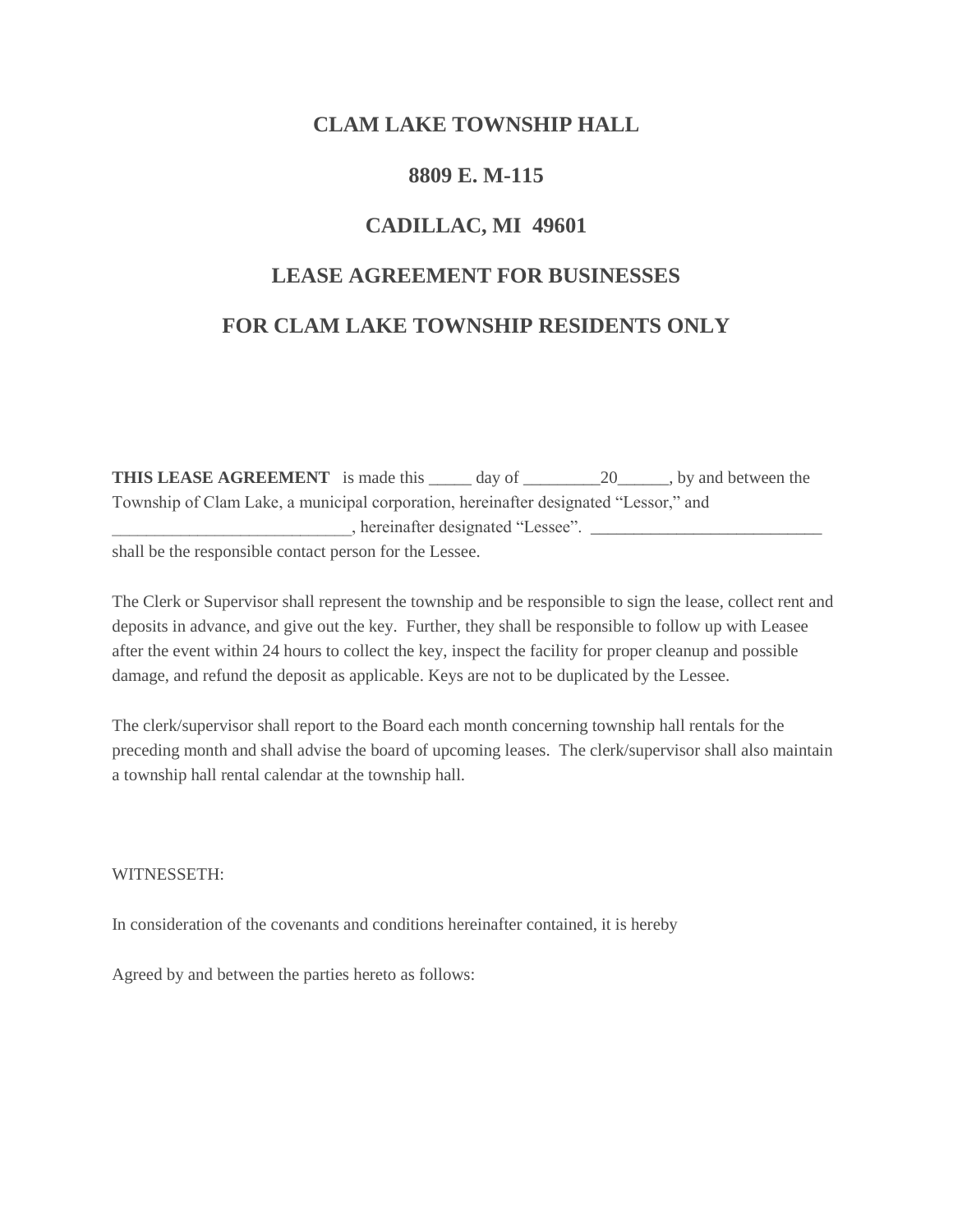1. The Lessor hereby lets and leases unto the Lessee, the assembly room and associated facilities at the **Clam Lake Township Hall** located at **8809 East M-115, Cadillac, Michigan, 49601** and/or other premises described as:

2. The term of this lease shall begin on the  $\frac{day}{dx}$  of  $\frac{20}{x}$ , from  $(A.M., P.M.)$  to \_\_\_\_\_\_\_ (A.M. /P.M.) or such other times as described herein:

3. Said premises may be used for a meeting and/or\_\_\_\_\_\_\_\_\_\_\_\_\_\_\_\_\_\_\_\_\_\_\_\_\_\_\_\_\_\_\_\_

And for no other purpose, without the written consent of the Lessor. Any activity that increases risks such as overloading the meeting room with people beyond capacity, overloading electrical circuits with equipment, permitting intoxicated persons on Twp. premises, is not acceptable.

4. The Lessee shall pay, in advance, a security deposit as listed in 5 below. This deposit shall be a separate check retained **to assure proper clean-up of the facility immediately after the event**, and to help offset any damages incurred as a result of this lease. **Clean-up must occur immediately after this event and trash removed**, unless otherwise stipulated in this agreement. Refund of security deposit will be made **if in the opinion of the Lessor, satisfactory cleanup has been made, and if there are no damages**. Any damages to the facility or equipment will be reimbursed in full by Lessee to the Lessor immediately after event.

5. The Lessee shall pay, in advance**, two separate checks** for rent and deposit, **made out to Clam Lake Township**, the sums listed below depending on group size, to help defray the cost of maintenance, utilities and upkeep of said premises:

| a. Group size $0-25$ , | Rental Amt. \$50.00, Deposit Amt. \$50.00, Total Amt. \$100.00                        |  |  |
|------------------------|---------------------------------------------------------------------------------------|--|--|
|                        | b. Group size 26-50, Rental Amt. \$95.00, Deposit Amt. \$95.00, Total Amt. \$190.00   |  |  |
|                        | c. Group size 51-75, Rental Amt. \$145.00, Deposit Amt. \$145.00, Total Amt. \$290.00 |  |  |